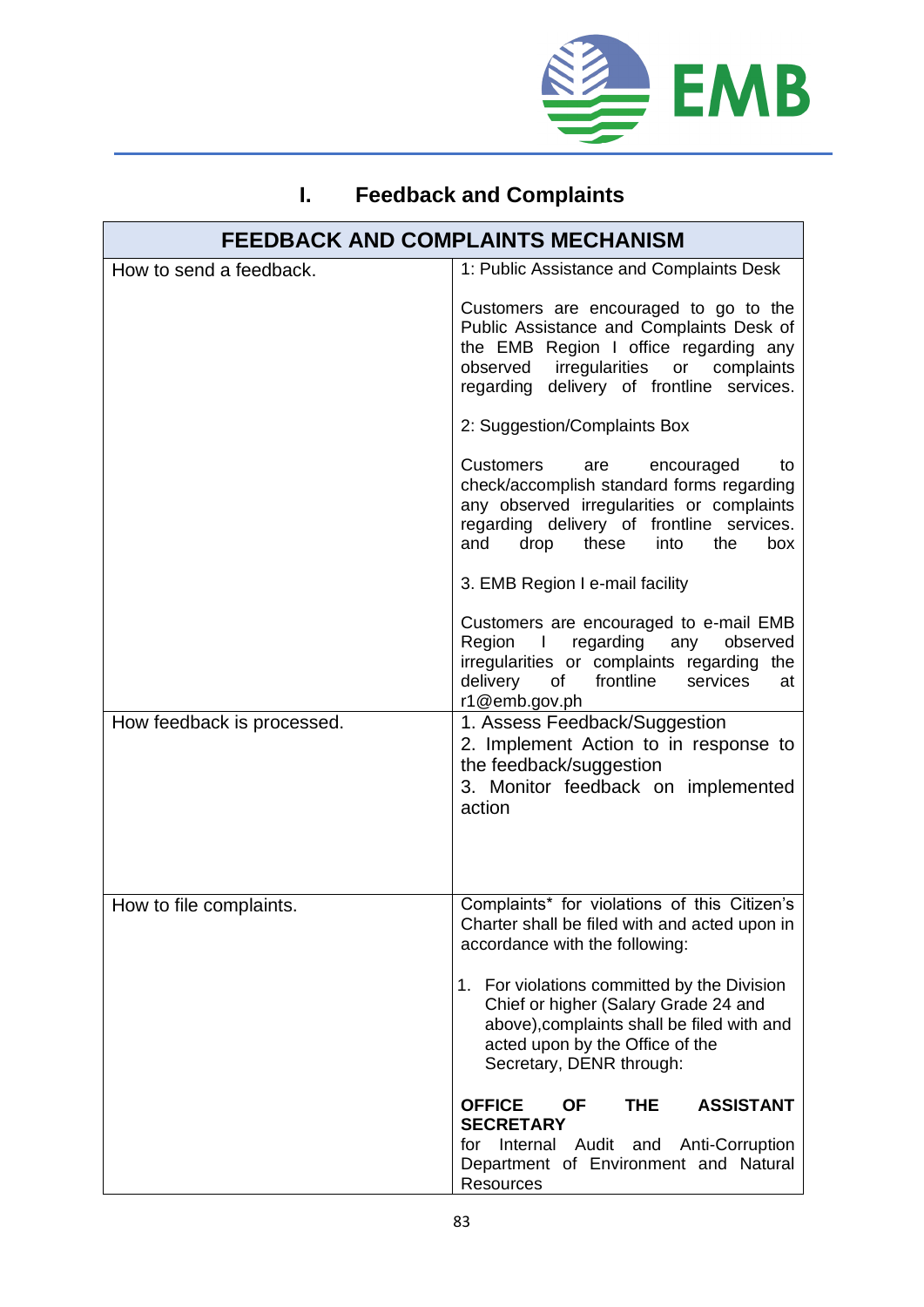

|                               | Visayas Avenue, Diliman, 1100 Quezon<br>City<br>Telephone No. (02) 89296626 local 2218 or<br>email at oasiaac@denr.gov.ph<br>2. For violations committed by rank and file<br>employees (Salary Grade 23 and below),<br>complaints shall be acted upon by:<br>OFFICE OF THE REGIONAL DIRECTOR<br>Environmental Management Bureau Region |  |
|-------------------------------|----------------------------------------------------------------------------------------------------------------------------------------------------------------------------------------------------------------------------------------------------------------------------------------------------------------------------------------|--|
|                               | DENR Bldg., Government Center, Brgy.<br>Sevilla, City of San Fernando, La Union<br>Telephone No. (072) 687-8370 or<br>email<br>at r1@emb.gov.ph                                                                                                                                                                                        |  |
|                               | 2. Verbal complaints shall be conveyed<br>to the Section Chief or Division Chief<br>of the staff/employee concerned and<br>shall be acted upon as soon as<br>possible.<br>3. Complaints may also be filed at the<br>Office of the Ombudsman and the<br>Civil<br>Service<br>Commission<br>respectively,<br>at:                          |  |
|                               | OFFICE OF THE<br><b>OMBUDSMAN</b><br>Ombudsman Building, Agham Road,<br>North Triangle, Diliman, Quezon City<br>Telephone Nos. (+632) 8927-4102,<br>8927-2404                                                                                                                                                                          |  |
|                               | <b>CIVIL</b><br><b>SERVICE</b><br><b>COMMISSION</b><br>Civil<br>Service<br>Commission,<br>Constitution<br>Hills,<br>Batasang<br>Pambansa<br>Complex,<br>1126<br>Diliman,<br>City<br>Quezon<br>Telephone Nos. (+632) 8932-0111                                                                                                          |  |
| How complaints are processed. | 1. Assessment<br>2. Records validation<br>3. Actual/site validation/investigation/<br>Inspection<br>4. Technical Conference<br>5. Resolution/Recommendation<br>6. Follow-up validation if needed                                                                                                                                       |  |